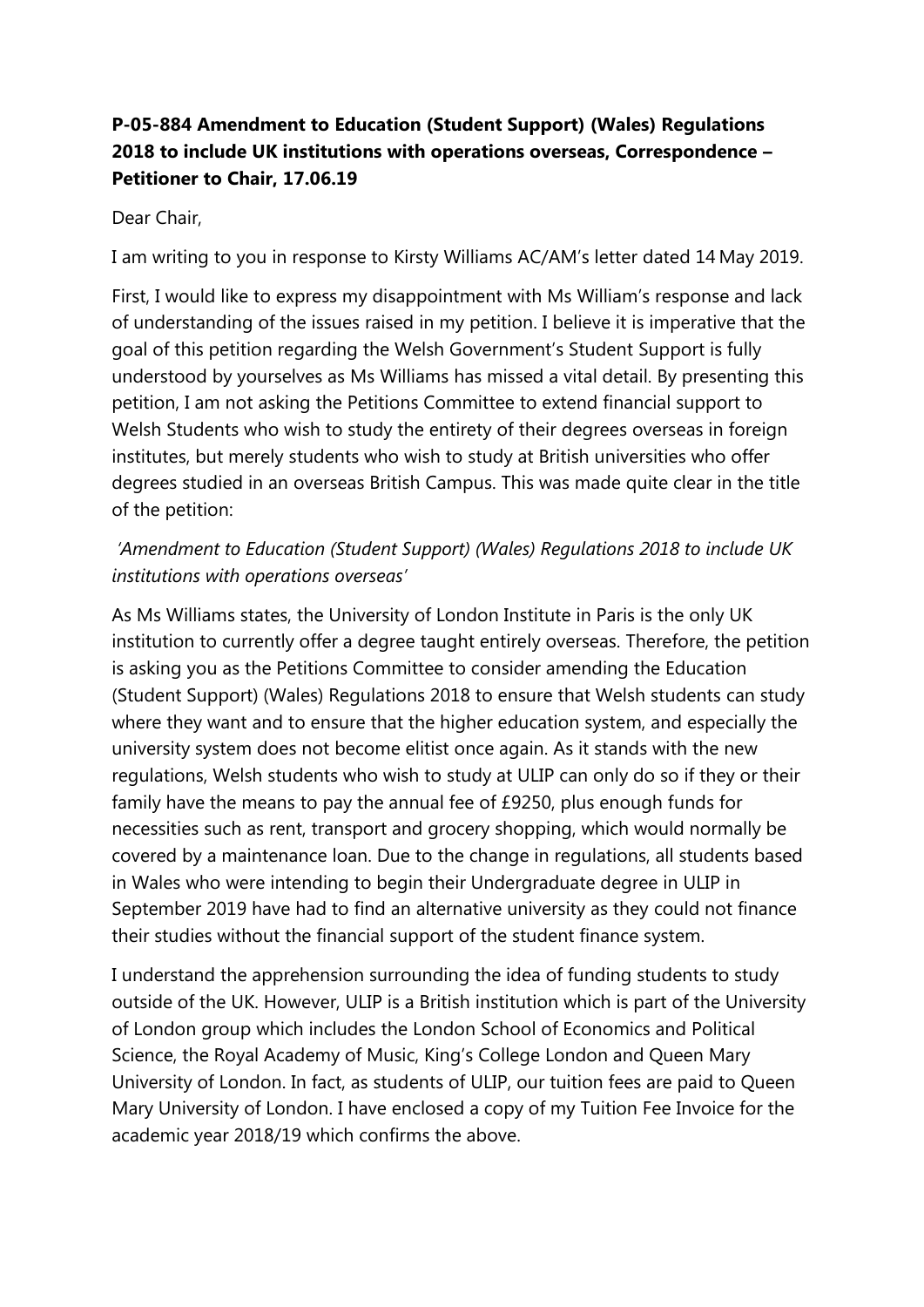Ms Williams refers to the Diamond Review of Higher Education and Student Finance in Wales in her correspondence. I had previously read this review when I had issues with my own student finance. I understand that the new regulations are only based on this review, however I would like to draw your attention to specific aspects of the document.

Throughout the review, studying abroad is mentioned and as early on as the Foreword, it states:

"We have though deeply about whether Welsh students should b funded to study out of Wales and have concluded that it is both in the students' and, indeed, Wales' interests to enable students to study across national boundaries including Europe and, potentially, further afield." (The Review of Higher Education Funding and Student Finance Arrangements in Wales: Final Report, 2016, p.6)

I have included below excerpts from the Diamond Review which support my petition. I have also included page numbers so that you can easily find the whole excerpts in the Review if you wish to do so. For your information, these page numbers correspond to the online version of the Final Report on the Welsh Government's website.

- The Review Panel recommends that the holistic funding system described above should be available for study in Wales, across the UK, and across Europe (subject in the latter case to any implications of the result of the recent referendum on membership of the European Union). (p.8)
- The funding system should not impact negatively on institutional autonomy and academic freedom. (p.17)
- The Review Panel have thought deeply about whether Welsh students should be funded to study outside of Wales and concluded that it is in both the students and Wales' interests to enable students to study across national boundaries, including in Europe and, potentially, further afield. It is recommended that student support should be available to Welsh domiciled students that choose to study anywhere in the UK or in other European Union member states, depending on the form of the UK's on-going relationship with the EU following the conclusion of exit negotiations. (p.57)
- The Welsh Government should also explore the possibility of running a pilot scheme to establish whether it is possible to extend the student support package beyond the UK and EU for Welsh domiciled students that choose to study further afield for the whole of their degree programme58. This proposed pilot would be applicable to Welsh domiciled students wishing to study at not for-profit higher education providers beyond the EU and those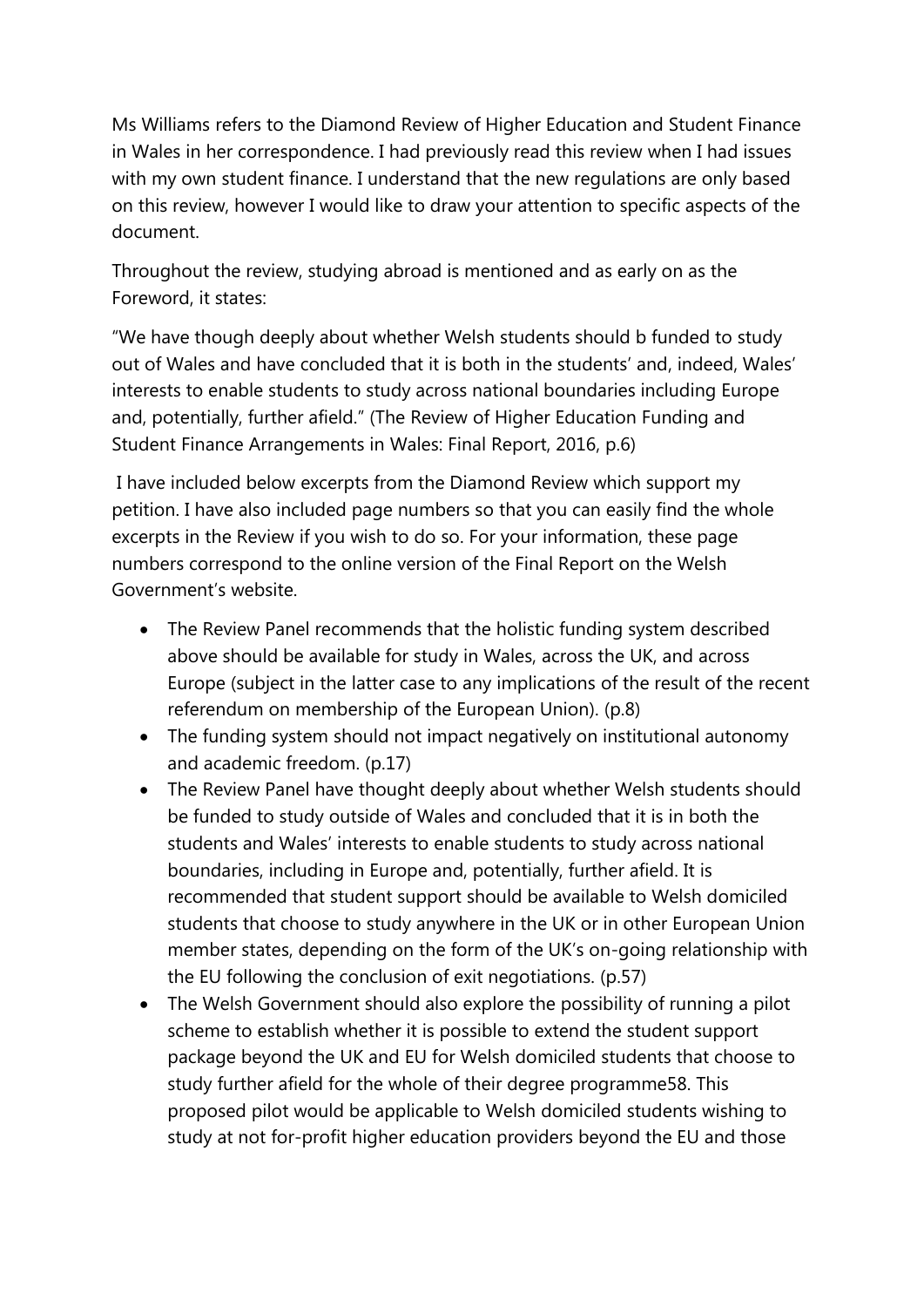institutions with a recognised track record of quality provision (as agreed by HEFCW). (pp.52-53)

- Student support should be portable and available to Welsh domiciled students that choose to study anywhere in the UK or in other European Union States (subject to the UK remaining in the EU) (p.53)
- The Welsh Government to explore possibility of running a pilot scheme to establish whether it is possible or desirable to extend the student support package beyond the UK and EU – for Welsh domiciled students that choose to study further afield for the whole of their degree programme. (The proposed pilot would be study at not-for-profit organisations with a recognised track record of quality provision). (p.53)
- In conclusion, the proposed package of recommendations outlined above comprises interlocking elements and should be seen in its entirety; it therefore requires implementation as a whole. (p.69)

From the information above, I believe that it is evident that the Diamond Review supports providing finance for Welsh students to study overseas, therefore I do not understand why the Welsh Government and above all, the Minister for Education are so against providing Welsh students with the funding they need to study at the University of London Institute in Paris. I am of the opinion that my university is actually providing two important aspects which are mentioned in the Final Report, supporting British institutes and studying abroad. Firstly, it is a British institute therefore it is a part of the British higher education system. As a student of the University of London Institute in Paris, I pay the same amount for fees (£9250) as a student studying in the University of Bristol, for example. Secondly, the university's building (which it shares with the British Council) is as the name implies, in Paris, hence students have the opportunity of studying and living abroad whilst gaining a British degree from the University of London. It is important to note here that the University of London Institute in Paris specialises in French Studies, therefore the majority of students will study French as a major or minor subject in their degree. Ms Williams made an interesting comment about studying abroad. She claimed that "from a purely academic point of view, it is not obvious why a long period of study abroad is necessary." I would hope that I do not need to list the benefits of studying the French language, French History, French Literature, history of French art and French linguistics in France!

I would also like to make a few comments on the other constraint mentioned my Ms Williams, the protection of the public purse. I am in total agreement that we must protect the Welsh economy and tax payers' money; however it would theoretically benefit the public purse if Welsh students decided to study French at the University